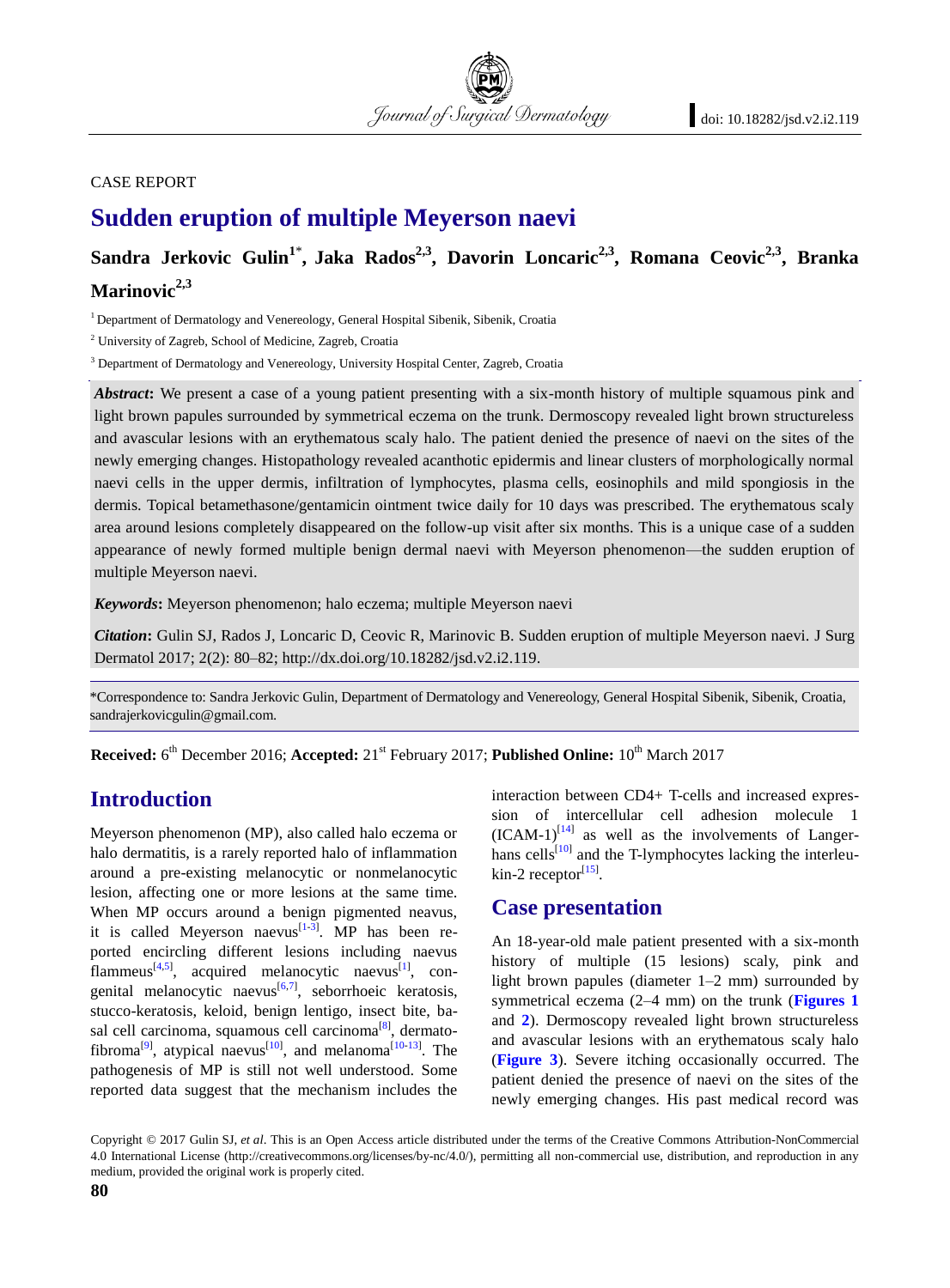unremarkable, he had no personal or family history of atopy, and he was not on any medication. Our differential diagnoses were guttate psoriasis, pityriasis rosea, and *pityriasis lichenoides et varioliformis acuta*. In order to determine the correct diagnosis, we performed a biopsy of the lesion on the back. Histopathology revealed acanthotic epidermis and linear clusters of morphologically normal neavi cells in the upper dermis, infiltration of lymphocytes, plasma cells, eosinophils and mild spongiosis in the dermis (**[Figures](#page-1-3) 4** and **[5](#page-2-12)**). The diagnosis of multiple eruptions of Meyerson naevi was confirmed, and topical betamethasone/gentamicin ointment twice daily for ten days was prescribed. The erythematous scaly area around the lesions completely disappeared on the follow-up visit after six months.

#### **Discussion**

Only a few cases in the literature report multiple benign Meyerson naevi in young adults, but in all cases, MP occurred on pre-existing melanocytic lesions $[1,14]$  $[1,14]$ . We present a unique case of a sudden appearance of newly formed multiple benign dermal naevi with MP—the sudden eruption of multiple Meyerson naevi. Although MP is a mostly benign and transient condition, close examination of every lesion should be performed so that malignant lesions are not missed.

#### **Author contributions**

All authors have made individual contributions to the writing of the article, have been involved in the patient's care and gave final approval of the version to be submitted.

<span id="page-1-0"></span>

**Figure 1.** Clinical findings: scaly, pink and light brown papule surrounded by symmetrical eczema on the trunk



**Figure 2.** Clinical findings: pink and light brown papules surrounded by symmetrical eczema on the trunk

<span id="page-1-1"></span>

**Figure 3.** Dermoscopic view: light brown structureless and avascular lesion with an erythematous scaly halo

<span id="page-1-2"></span>

<span id="page-1-3"></span>**Figure 4.** Histopathology: linear clusters of morphologically normal neavi cells in the upper dermis, acanthotic epidermis, and infiltration of lymphocytes, plasma cells, eosinophils and mild spongiosis in the dermis [Hematoxylin and Eosin stain (H&E) 10X]